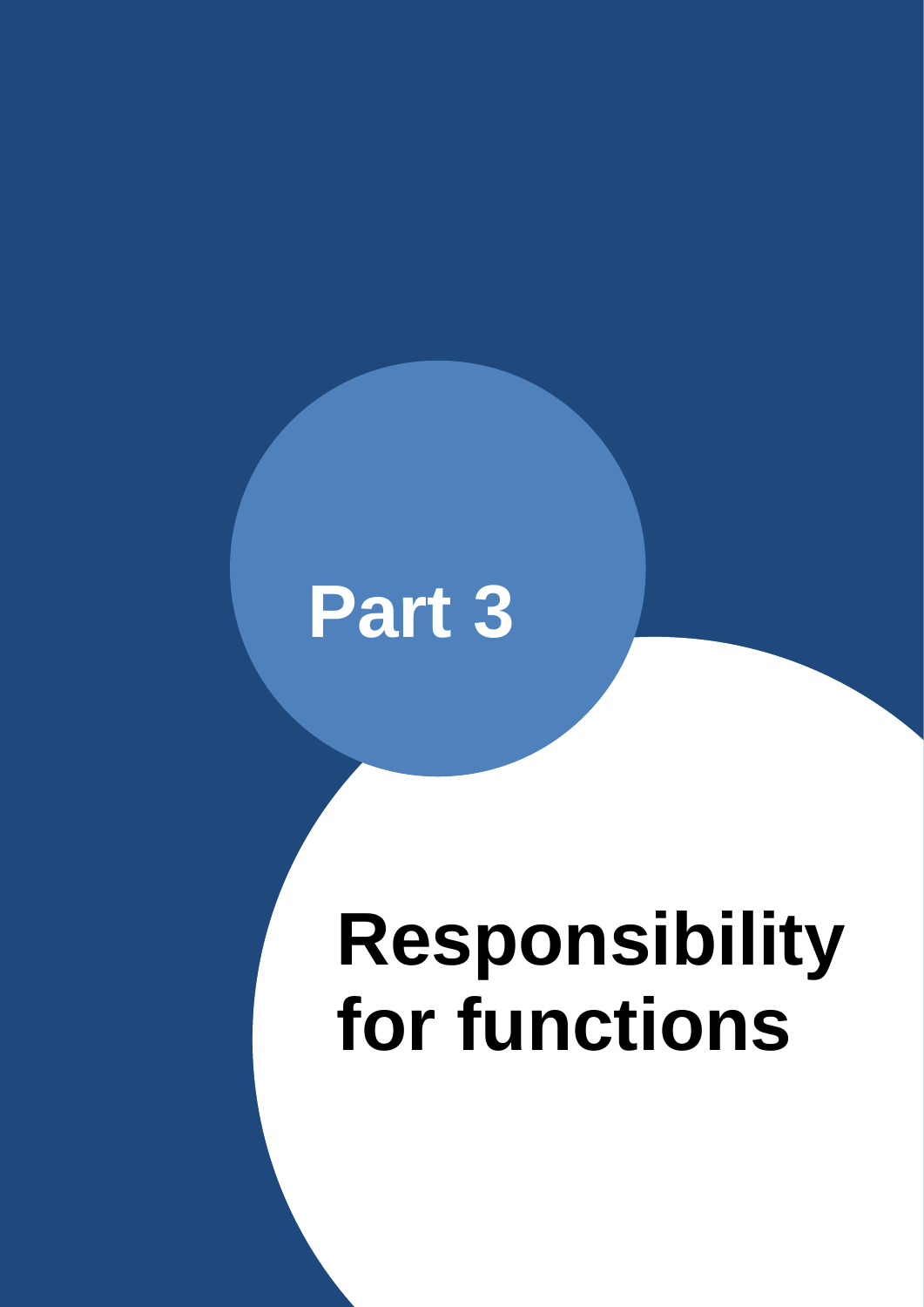## <span id="page-1-0"></span>**[Part 3 Responsibility for functions](#page-1-0)**

#### **1.0 Introduction**

Responsibilities for undertaking the functions of the Council as a local authority are either reserved to the full Council (that is, the whole group of 57 members of the authority as a decision making body), or allocated to the Executive or to other Committees of the Council.

- 1.1 Determination of the Council's policy framework and budget, and other constitutional and quasi-legislative functions will remain the responsibility of the full Council.
- 1.2 Where functions exercised involve determining an application from a person for a licence, an approval, a consent, etc., or enforcement actions associated with such functions, they will not be the responsibility of the Executive but will be carried out by Regulatory Committees. Some functions are allocated to the statutory Committees of the Council, that is, those that are required by law to fulfil particular functions, for example, the Licensing and Regulatory Committee and its Sub-Committees.
- 1.3 All other functions not specified as the responsibility of the Council or of particular Committees are the responsibility of the Executive.
- 1.4 Delegation of responsibilities to the Chief Executive, Strategic Directors, and other officers of the Council will remain as before except that where there is a need for officer consultation with members (for reasons of urgency or any other reason) on any matters the responsibility of the Area Planning or Licensing Committees, consultation will be with the Chairman and Vice-Chairman of the listed Committee and not with the Leader of the Council. In the event that urgent consultation is required and the relevant Committee Chairman or Vice-Chairman is unavailable or barred from consultation by a personal interest, consultation will be with the Mayor or Deputy Mayor.

## **2.0 Responsibility for local choice functions**

[N.B. There are policy formulation and regulatory aspects to all functions set out in the table below which would involve consideration by the Executive or Regulatory Committees where appropriate].

| <b>Function</b>                                                                                   | <b>Decision</b><br>making body | <b>Membership</b>                                                                                                                     | <b>Delegation of</b><br>functions |
|---------------------------------------------------------------------------------------------------|--------------------------------|---------------------------------------------------------------------------------------------------------------------------------------|-----------------------------------|
| Determination of an<br>appeal against any<br>decision made by or<br>on behalf of the<br>authority | <b>Appeals Panel</b>           | 4 members of the<br>Appeals Panel other<br>than any such member<br>who has taken part in<br>the decision the<br>subject of the appeal | No delegation                     |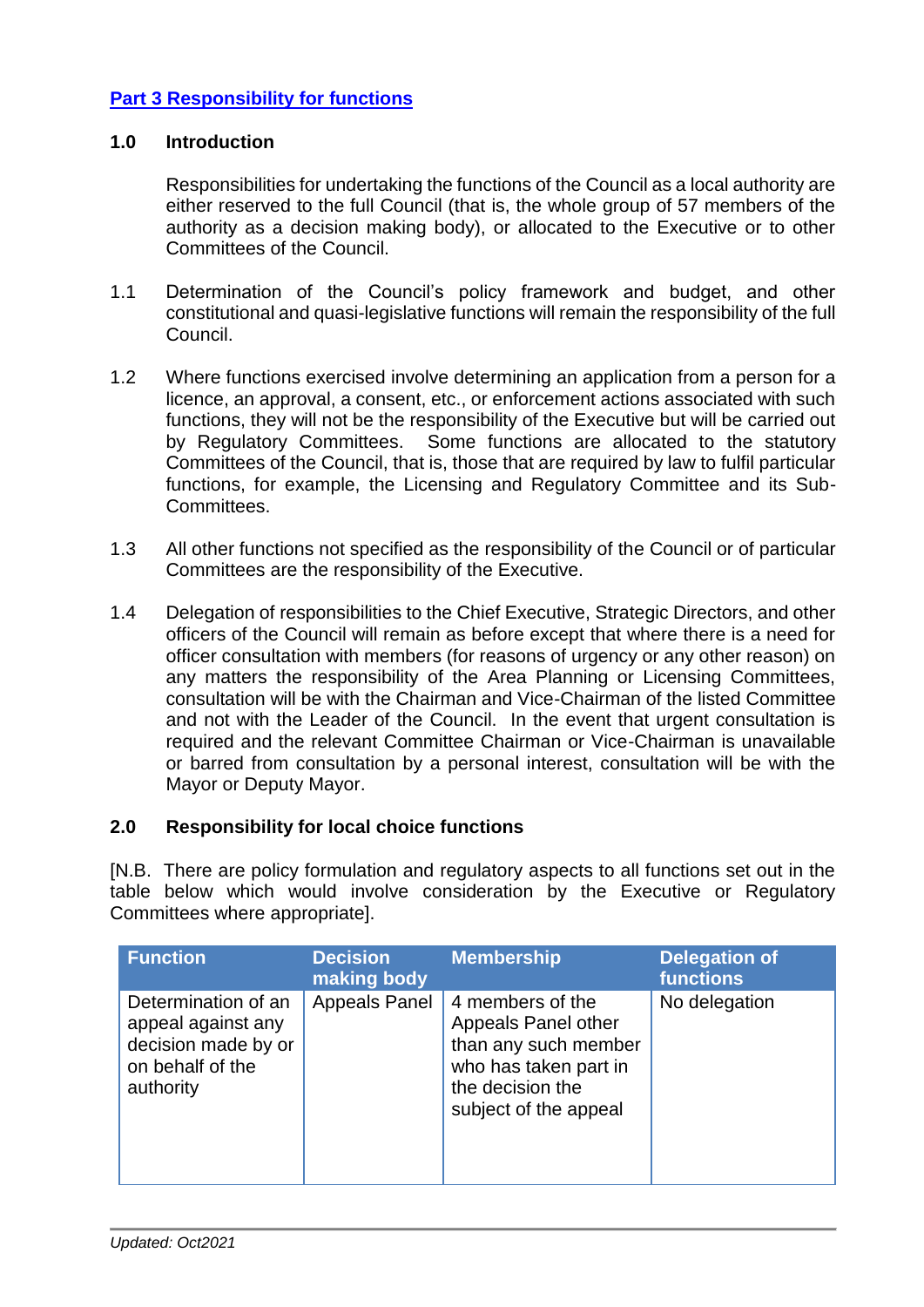| Advising on matters<br>relating to the<br>dismissal of a<br>statutory officer<br>(Head of Paid<br>Service, Chief<br>Finance Officer or<br><b>Monitoring Officer)</b> | Independent<br>Panel                                                                                                                                                    | 5 elected members of<br>the Appeals Panel and<br>two of the Council's<br><b>Independent Persons</b> | No delegation                                                          |
|----------------------------------------------------------------------------------------------------------------------------------------------------------------------|-------------------------------------------------------------------------------------------------------------------------------------------------------------------------|-----------------------------------------------------------------------------------------------------|------------------------------------------------------------------------|
| <b>Contaminated Land</b><br>functions                                                                                                                                | Only those<br>elements<br>which are<br>regulatory in<br>nature to be<br>identified later.<br><b>Matters</b><br>relating to<br>expenditure<br>stay with the<br>Executive | 12 Members of the<br>"extended"<br>Licensing and<br><b>Regulatory Committee</b>                     | Delegation to<br>officers in<br>accordance with the<br>existing scheme |
| Control of pollution<br>or the management<br>of air quality                                                                                                          |                                                                                                                                                                         |                                                                                                     | Delegation to<br>officers in<br>accordance with the<br>existing scheme |
| Service of<br>abatement notices                                                                                                                                      |                                                                                                                                                                         |                                                                                                     | Delegation to<br>officers in<br>accordance with the<br>existing scheme |
| Inspection,<br>investigation of<br>complaints, and<br>prevention of<br>statutory nuisances                                                                           |                                                                                                                                                                         |                                                                                                     | Delegation to<br>officers in<br>accordance with the<br>existing scheme |
| <b>Requisitions for</b><br>Information S.16<br><b>Local Government</b><br>(Miscellaneous<br>Provisions) Act<br>1976                                                  |                                                                                                                                                                         |                                                                                                     | Delegation to<br>officers in<br>accordance with the<br>existing scheme |
| <b>Requisitions for</b><br>Information S.330<br>Town and Country<br><b>Planning Act</b>                                                                              | Planning<br>Committees                                                                                                                                                  |                                                                                                     | Delegation to<br>officers in<br>accordance with the<br>existing scheme |
| Appointments to<br>outside bodies for<br>members and<br>officers                                                                                                     | The Executive                                                                                                                                                           | <b>Council Members</b>                                                                              |                                                                        |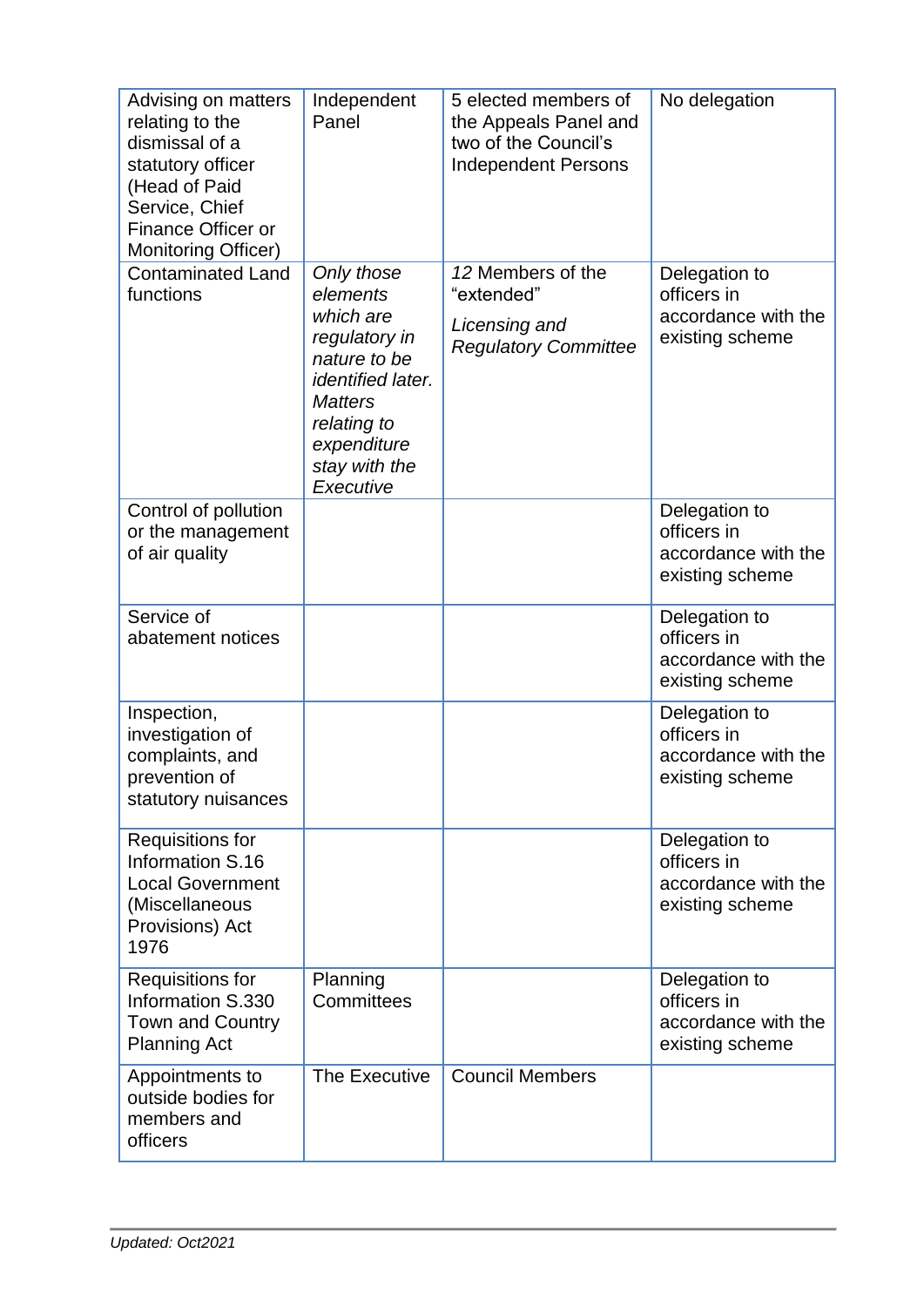## **2.1 Responsibility for Council functions**

Only the Council shall exercise the following functions:

- (a) The election of the Mayor and Deputy Mayor
- (b) The appointment or removal of the Leader

(c) Determination of the allocation of seats on committees and their composition and appointment, and agreeing and/or amending their terms of reference

(d) Adopting or amending the Constitution and Code of Conduct

(e) Decisions relating to Procedure Rules and to Contract Procedure Rules, and to protocols

- (f) Setting the council tax
- (g) Approval of the budget and final accounts
- (h) Subject to the urgency procedure contained in the Access to Information Procedure Rules in Part 4 of this Constitution, making decisions about any matter in the discharge of an executive function which is covered by the policy framework or the budget where the decision maker is minded to make it in a manner which would be contrary to the policy framework or contrary to/or not wholly in accordance with the budget
- (i) Decisions relating to applications to the Secretary of State to join the annual disposals programmes or to transfer housing land
- (j) Confirming the appointment of the Head of Paid Service and Strategic **Directors**
- (k) Adding and deleting posts from the agreed permanent staffing levels where the costs of doing so do not fall within existing controllable expenditure budgets and where the changes have financial implications in excess of the Executive's threshold of up to £100,000
- (l) Appointing representatives to outside bodies unless the appointment is an executive function or has been delegated by the Council
- (m) Appointing to joint bodies
- (n) Decisions to make payments or provide other benefits in cases of maladministration
- (o) Functions relating to elections, including (for example) the duty to appoint an electoral registration officer, returning officer, or division of the Borough into polling districts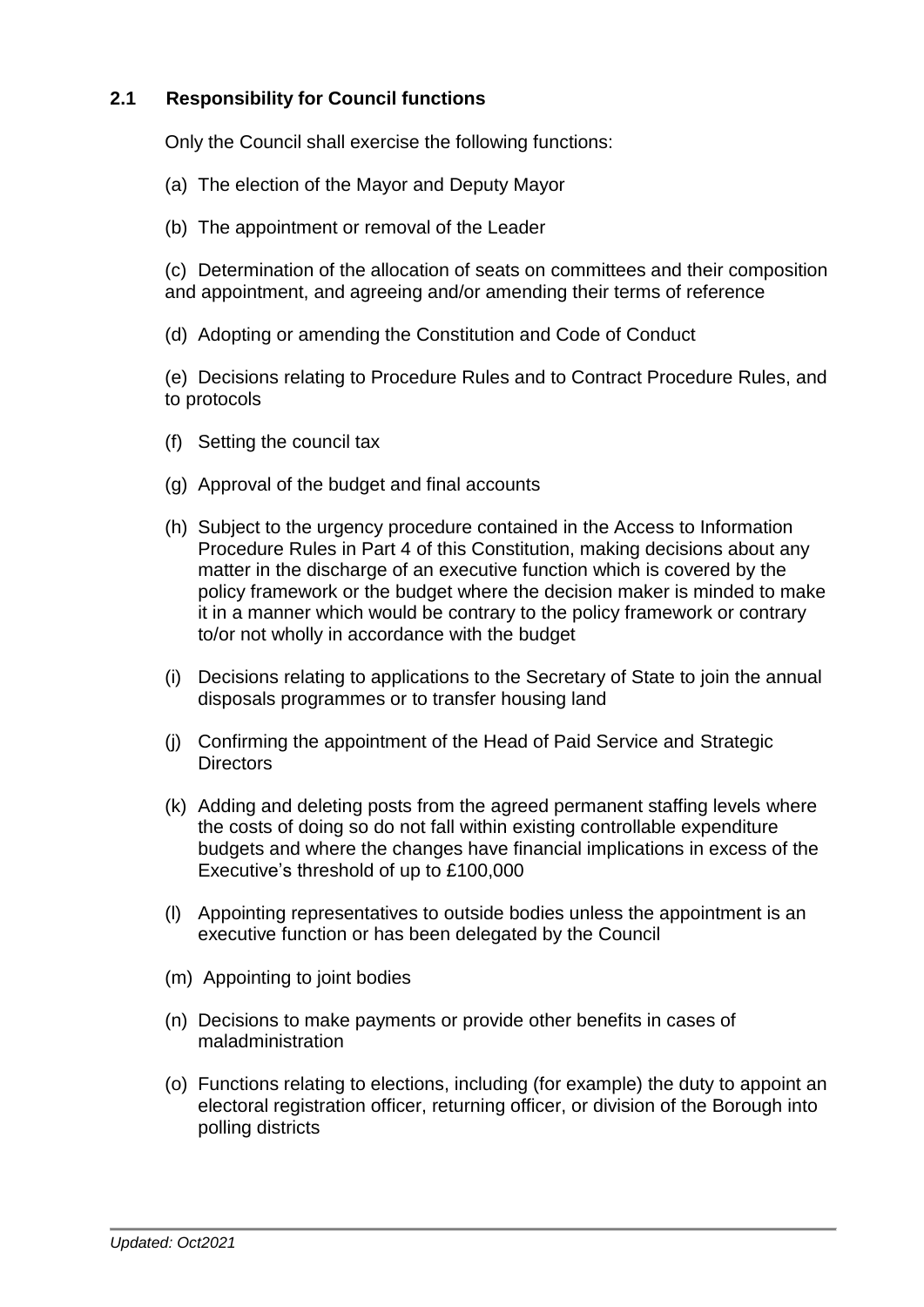- (p) Decisions in relation to parishes and parish councils (with the exception of functions referred to the Standards Panel in respect of town and parish councils)
- (q) Decisions relating to the name and status of areas and individuals (e.g. the nomination of honorary freemen)
- (r) Decisions to make, amend, revoke, or re-enact byelaws and relating to diversions of rights of way
- (s) Decisions to promote or oppose personal bills or local legislation
- (t) Functions relating to local government pensions
- (u) Adopting a scheme or schemes for payment of member allowances, travel and subsistence allowances or expenses under Article 2.5
- (v) Recommendations for delegation to Committees or officers
- (w) All local choice functions set out in Part 3 of this Constitution which the Council decides should be undertaken by itself rather than the Executive
- (x) Decisions relating to major new developments which involve the Council in a broader role than solely Development Control
- (y) The Council will retain responsibility for the adoption and/or amendment of plans and strategies incorporated in the policy framework including the following:
	- Corporate Plan
	- Corporate Governance Code
	- Civil Emergency Plan
	- Capital Strategy
	- Financial Strategy
	- Treasury Management Strategy
	- Corporate Property and Asset Management Strategy
	- ICT Strategy
	- Waverley Economic Strategy
	- Tenancy Strategy
	- Housing Revenue Account Asset Management Strategy
	- Housing Delivery Plan
	- Housing Allocations Scheme
	- Homelessness Strategy
	- Safeguarding Children Policy
	- Community Safety Strategy
	- Local Plan 2002
	- Equal Opportunities in Employment Policy
	- Contaminated Land Inspection Strategy
	- Surrey Joint Municipal Waste Management Strategy
	- Energy Efficiency Plan
	- Corporate Communications Strategy.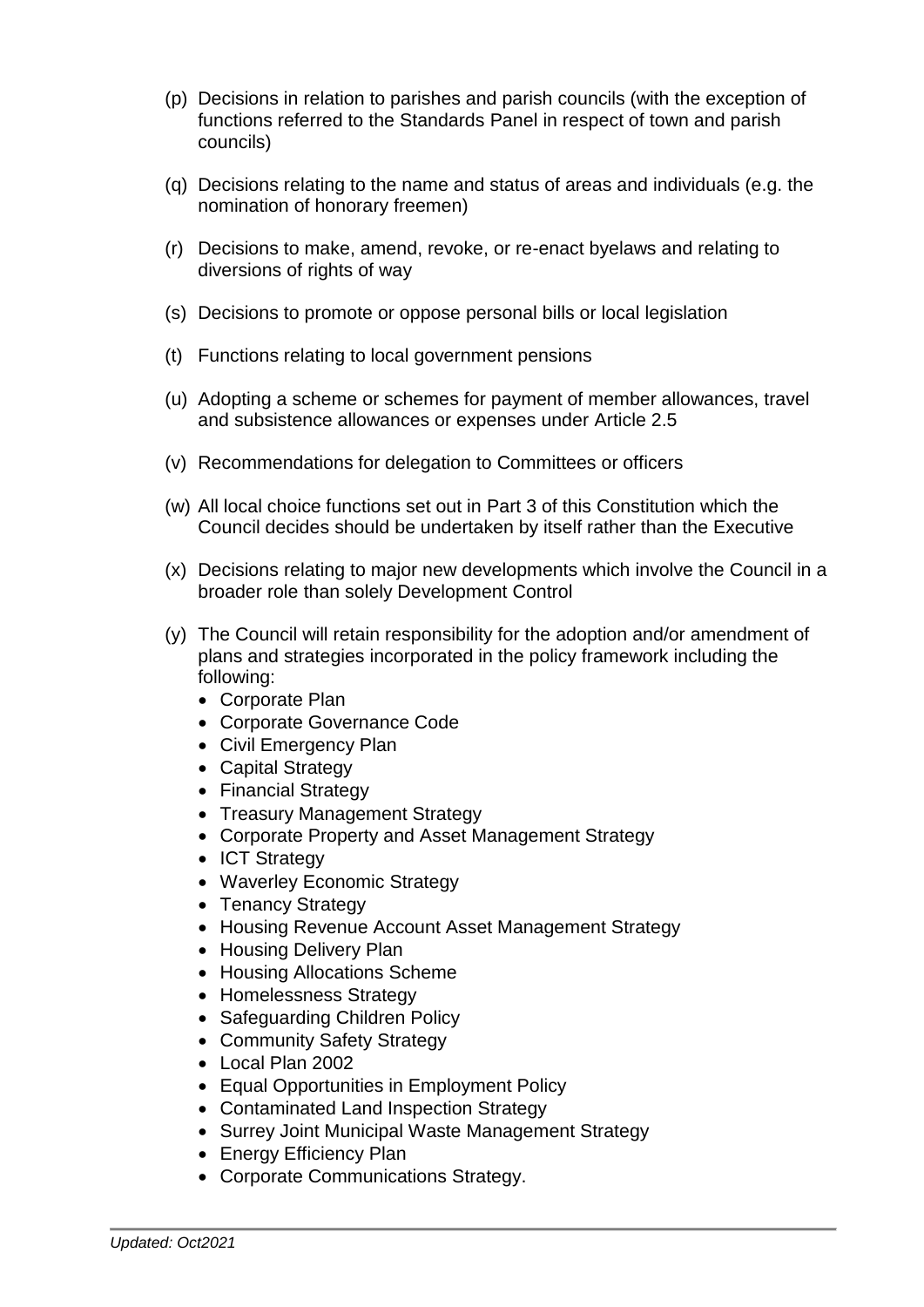# **EASTERN and WESTERN Planning Committees - Terms of Reference**

*Where these Terms of Reference are silent on a matter of procedure, the current Procedure Rules as set out in the Waverley Borough Constitution take precedence.* **Purpose of the Planning Committees**

- 1. The key purpose of planning is to manage development in the public interest.
- 2. The purpose of the Planning Committees is to exercise the Council's functions relating to town and country planning and development control as specified in Schedule 1 to the Local Authorities (Functions and Responsibilities) (Amendment No 2) (England) Regulations 2004 (the Functions Regulations) [see Appendix 1], in so far as these are not delegated to the Head of Planning & Economic Development.
- 3. The EASTERN and WESTERN Planning Committees will assume the decisionmaking powers of the Joint Planning Committee and the four Area Planning Committees as they relate to planning applications within the Eastern and Central borough wards, and the Southern and Western borough wards, respectively.

# **Membership [PR4]**

4. The EASTERN and WESTERN Planning Committees will each comprise 15 Members, appointed on a politically proportional basis as follows:

EASTERN = 15 Members out of 28 ward seats plus 9 substitute members

(Alford, Cranleigh Rural & Ellens Green; Blackheath & Wonersh; Bramley, Busbridge & Hascombe; Dunsfold\*; Cranleigh East; Cranleigh West; Elstead & Thursley; Ewhurst; Godalming Binscombe; Godalming Central & Ockford; Godalming Charterhouse; Godalming Farncombe & Catteshall; Godalming Holloway; Milford' Shamley Green & Cranleigh North; Witley & Hambledon)

WESTERN = 15 Members out of 29 ward seats plus 8 substitute members

(Chiddingfold\*; Farnham Bourne; Farnham Castle; Farnham Firgrove; Farnham Hale & Heath End; Farnham Moor Park; Farnham Shortheath & Boundstone; Farnham Upper Hale; Farnham Weybourne & Badshot Lea; Farnham Wrecclesham & Rowledge; Frensham, Dockenfield & Tilford; Haslemere Critchmere & Shottermill; Haslemere East & Grayswood; Hindhead)

\*NB Dunsfold & Chiddingfold ward is split between the two areas.

- 5. Members and substitutes will be appointed by Council, with regard to the nominations of the political Group Leaders.
- 6. The Chairman and the Vice-Chairman of the Committees will be appointed by Council or elected by the committee as a vacancy arises.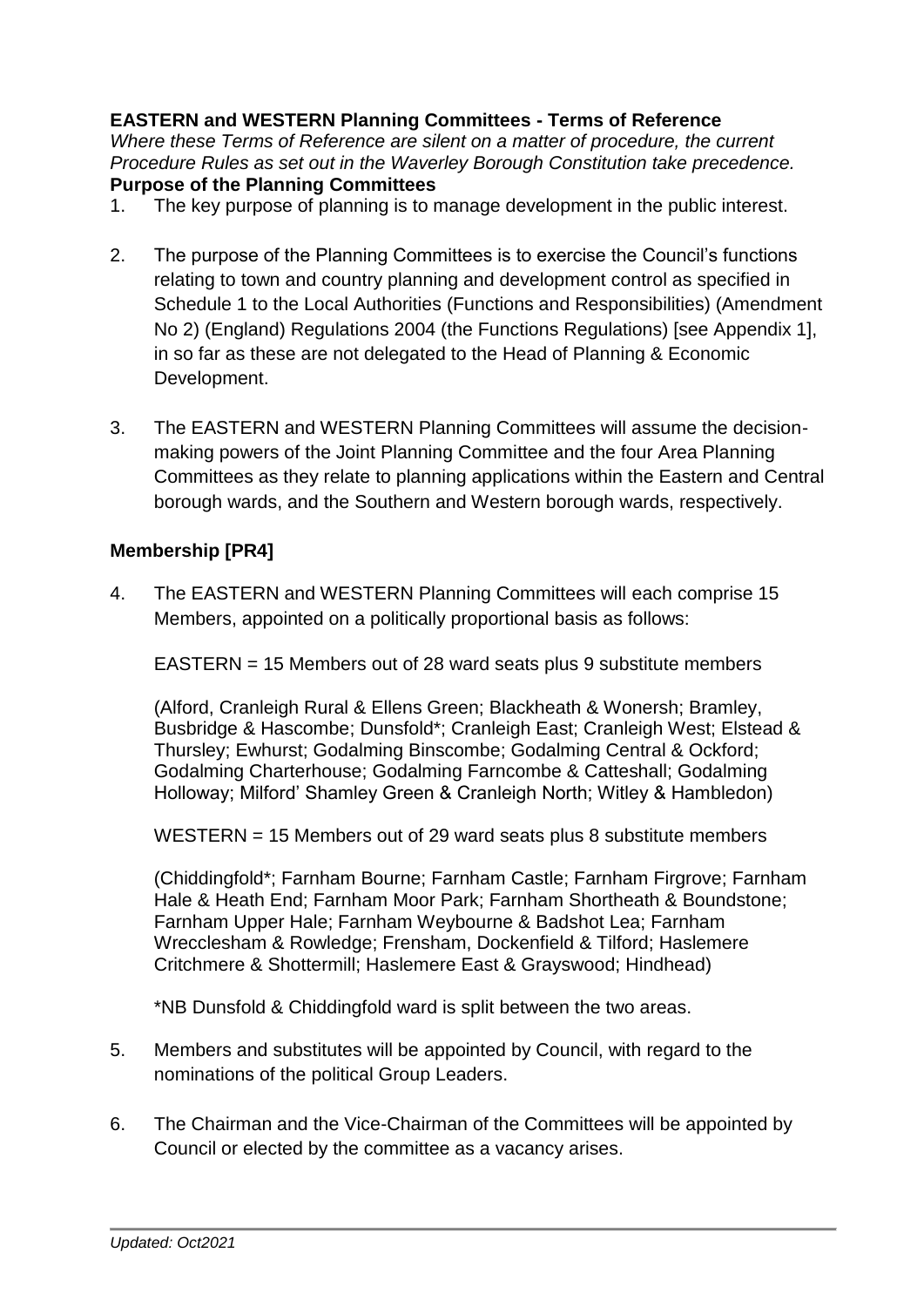7. Any Member of the Council may be a member or substitute member of a Planning Committee.

## **Substitute members**

- 7.1 Substitute members will have all the powers and duties of any ordinary member of the committee but will not be able to exercise any special powers or duties exercisable by the person for whom they are substituting.
- 7.2 The following procedure will apply to the appointment of substitutes when members are not able to attend a meeting of a Committee, including in the case of a vacancy:
	- (a) The member unable to attend a Committee meeting will submit their apologies to the Head of Policy and Governance at least four clear working days in advance of the meeting to enable a substitute to be arranged, if applicable [eg. by the end of Wednesday for a meeting the next Wednesday].
	- (b) The Head of Policy and Governance will then approach substitutes from the appropriate political group in the order agreed by the Council or the parent Committee.
	- (c) Substitute members must be from the same political group as the member giving the apology, and in the event that no substitute is available, no substitute will be made for that member.
	- (d) The Head of Policy and Governance will notify the Committee of any substitutions at the start of the meeting.
	- (e) Substitutes shall exercise the full voting rights of a member of a Committee when attending a Committee meeting.
	- (f) Substitute members shall be eligible for payment of travelling and subsistence allowances.
	- (g) Members on substitute lists will be sent the full agenda for meetings.
- 8. All Members of the Committee and Councillors attending as Substitutes must have undertaken mandatory training in the relevant law and procedures which relate to the Committee's work; and, must undertake further mandatory training on an ad hoc basis and at least annually.

## **Time and Place of Meetings [PR 5, PR6]**

9. The time and place of meetings will be determined by the Head of Policy & Governance and notified in the summons.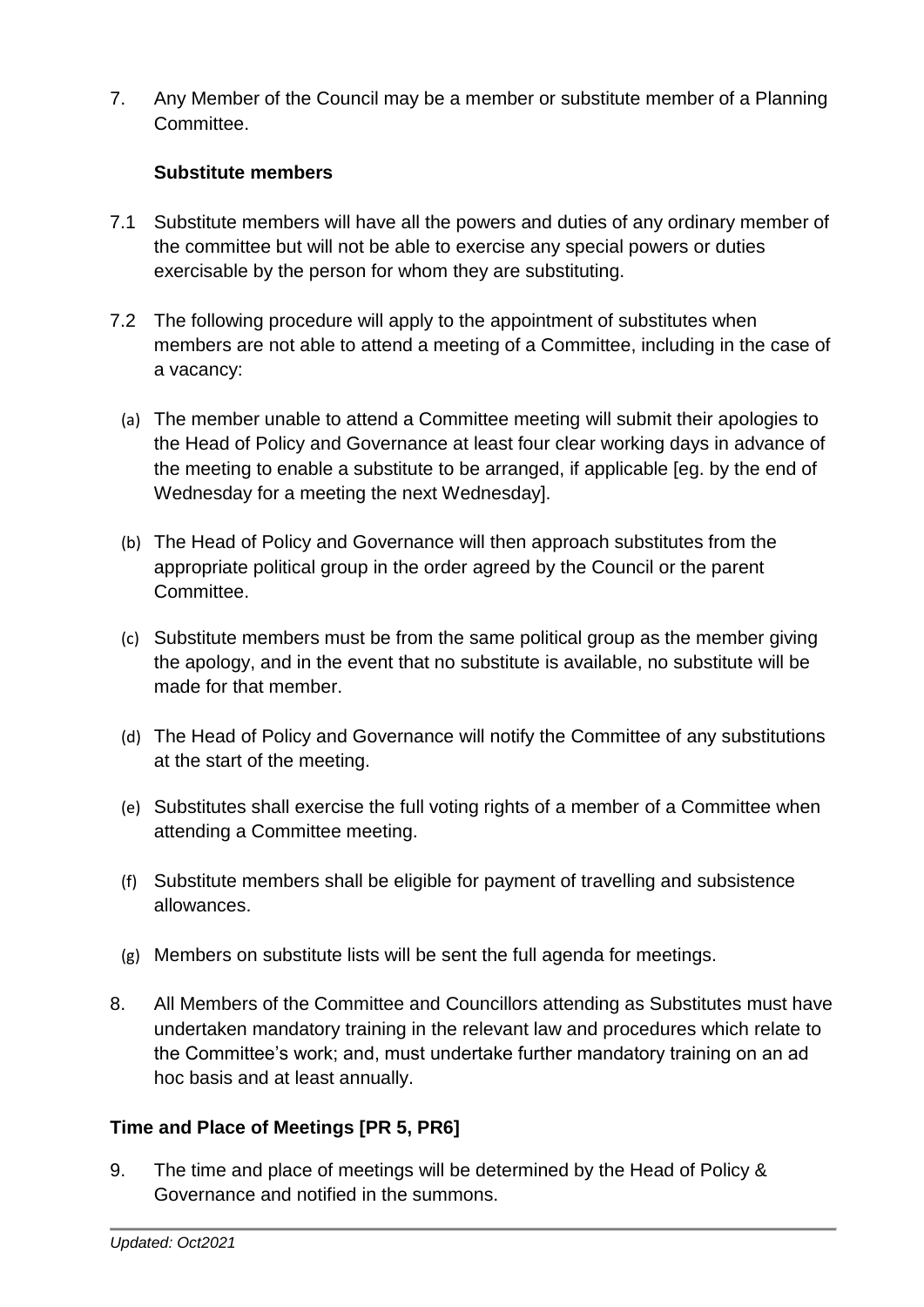- 10. Planning committee meetings will take place in accordance with an agreed schedule. Extra meetings may be scheduled as required.
- 11. The Head of Policy & Governance will give notice to the public of the time and place of any meeting. At least five clear working days before a meeting, the Head of Policy & Governance will publish the agenda on the Council's website and send an electronic summons to every member of the Planning Committee. The summons will give the date, time and place of each meeting and specify the business to be transacted, and will be accompanied by such reports as are necessary. The agenda will also be published on the Modern.Gov app. Public participation

# **Chairman of Meeting [PR7]**

12. The Chairman presiding at the meeting may exercise any power or duty of the Mayor.

# **Quorum [PR8]**

**13.** The quorum of a meeting will be one quarter of the whole number of members (ie four Members). During any meeting, if the Chairman counts the number of members present, whether in person or attending remotely, and declares there is not a quorum present, then the meeting will adjourn immediately. Remaining business will be considered at a time and date fixed by the Chairman. If he/she does not fix a date, the remaining business will be considered at the next ordinary meeting.

## **Members speaking [PR23]**

- 14. Any Member of the Council who is not a Member of a Planning Committee shall be entitled to attend any meeting of that Committee, but not to vote, but shall be entitled to speak on any specific item for up to four minutes.
- 15. Any Member wishing to do this shall have to give notice specifying the item to the Head of Policy and Governance by noon on the day of the meeting if the meeting begins after 2pm or by 5pm on the previous working day if the meeting commences before 2pm. The Chairman may waive this rule.
- 16. Members may seek the consent of the Chairman to present documents or photographs in support of when they speak, but should give the Head of Policy and Governance forty-eight hours' notice, but where this has not been possible the Head of Policy and Governance and Chairman may waive the rule.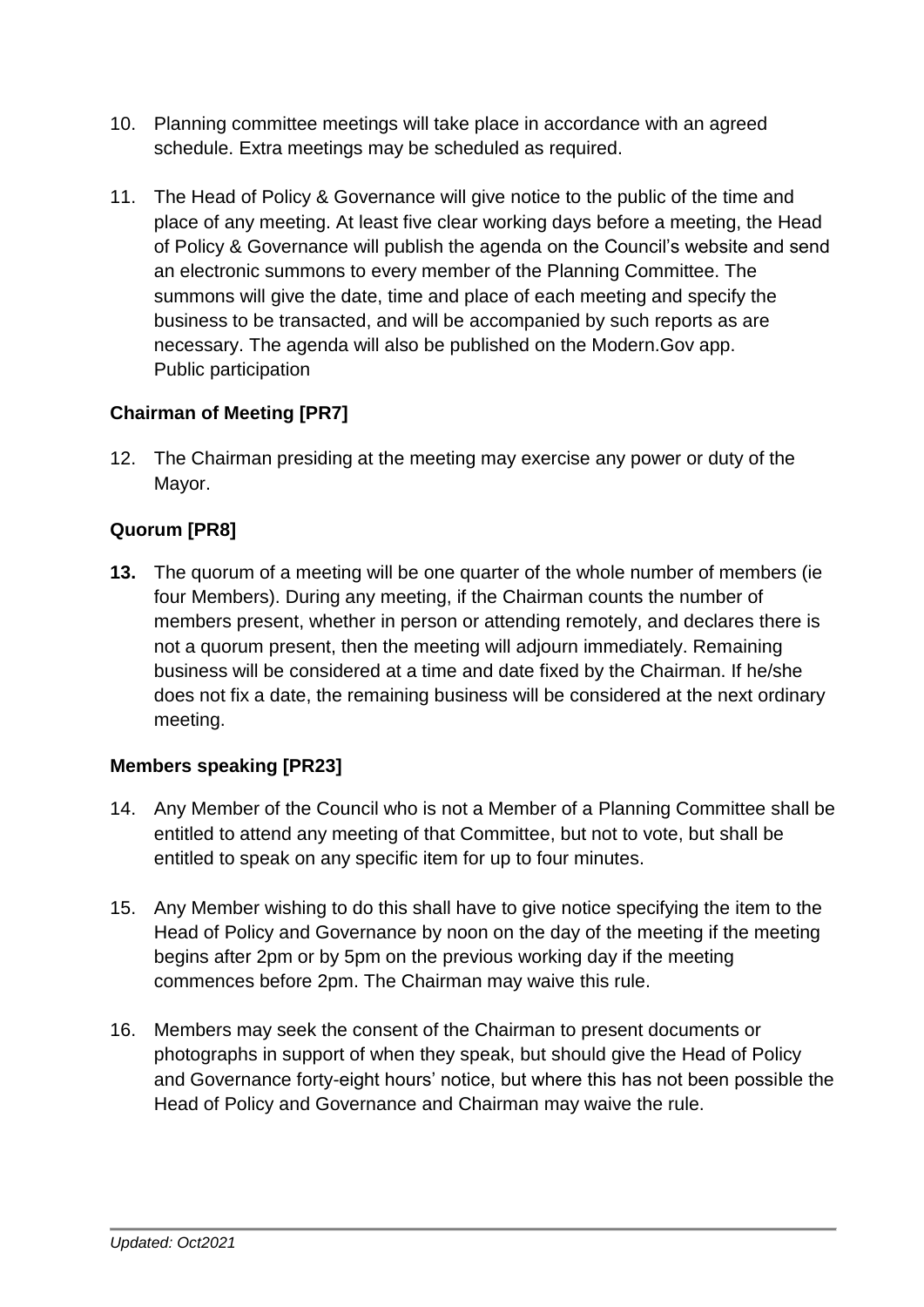17. In the case of Planning Committee meetings, where a Member addresses the Committee on a matter affecting their ward, they shall have a right to speak again towards the end of the debate to clarify any matters.

## **Public Speaking Scheme for Planning Meetings**

- 18. Waverley runs a public speaking scheme for the Planning Committees. It applies to planning applications scheduled to be determined by one of the planning committees and which have received five or more letters of support (from separate addresses) or five or more letters of objection (from separate addresses).
- 19. If a planning application is subject to public speaking at a planning committee, there will be three slots, each of four minutes, in which a representative of the objectors, the Town or Parish Council, and a supporter (usually the applicant or agent) may make a statement. Speakers may not present documents or photographs in support of their statement.

### **Planning Committees Responsibility for Functions:**

Council functions relating to town and country planning and development control as specified in Schedule 1 to the Local Authorities (Functions and Responsibilities) (Amendment No 2) (England) Regulations 2004 (the Functions Regulations) **Power** 

To make decisions on the administrative and procedural issues affecting the determination of applications.

Power to determine planning applications

Power to determine applications to develop land without compliance with conditions previously attached

Power to grant planning permission for development already carried out

Power to decline to determine planning applications for planning permission

Duties relating to the making of determinations of planning applications

Power to determine applications for planning permission made by the Council

Power to make determinations, give approvals and agree other matters relating to the exercise of permitted development rights, including Article 4 Directions removing such rights

Power to enter into or vary or discharge agreements relating to development or use of land, including the enforcement of a restriction or requirement imposed by an agreement.

Power to issue certificates of lawfulness of existing or proposed use or development

Power to serve a completion notice

Power to grant consent for the display of advertisements

Power to authorise entry onto land

Power to authorise applications for warrants to enter land

Power to require the discontinuance of a use of land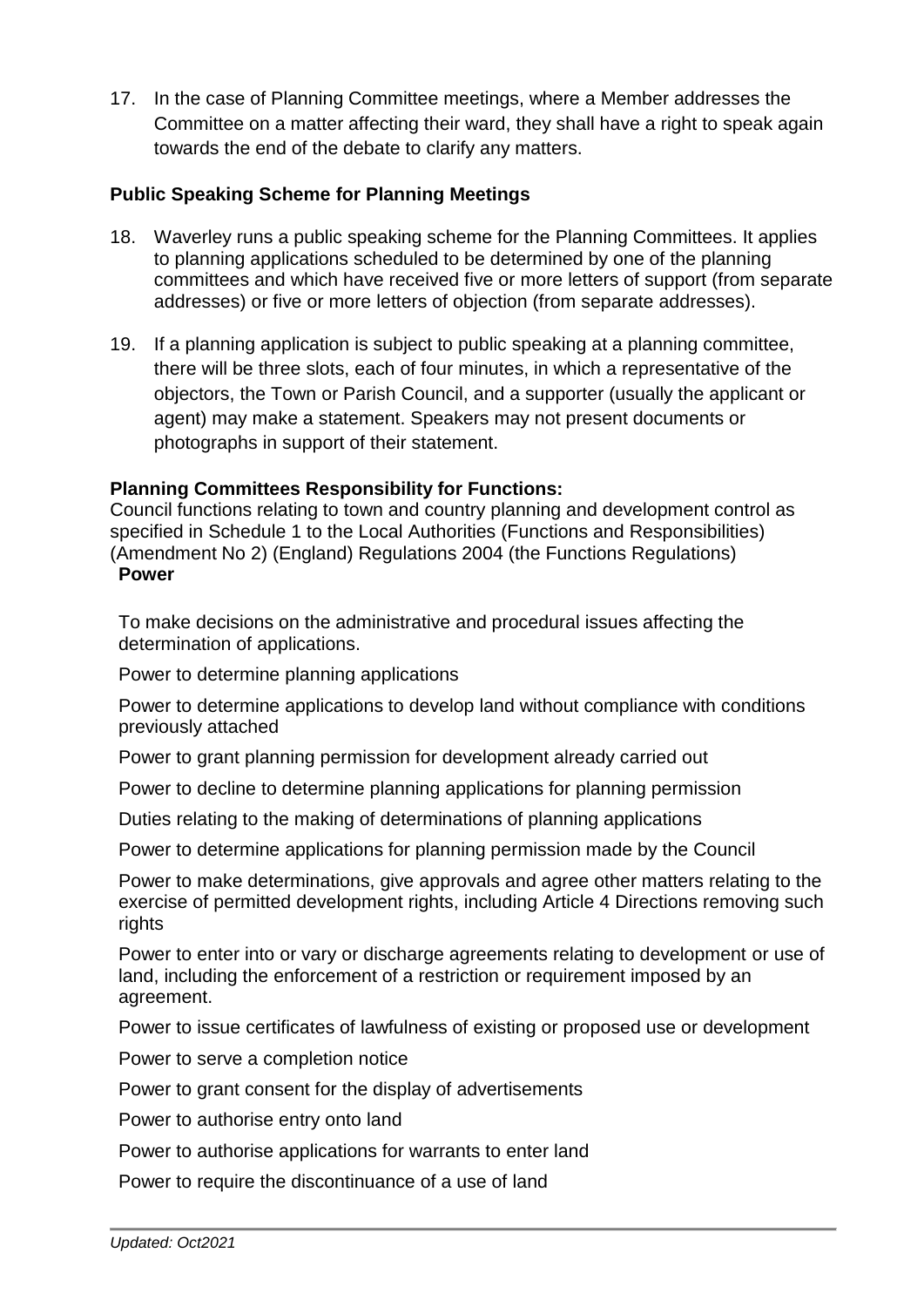Power to require proper maintenance of land

Power to serve a Planning Contravention Notice, Breach of Condition Notice or Stop Notice (including temporary stop notice)

Power to issue an enforcement notice

Power to apply for an injunction restraining breach of planning control, or in relation to a listed building

Power to determine applications for hazardous substances consent and related powers

Power to determine applications for listed building consent and related powers and duties relating to applications for listed building consent

Power to determine applications for Conservation Area Consents and to issue an enforcement notice in relation to demolition of an unlisted building in a Conservation Area

Power to serve a Building Preservation Notice and related powers including the power to execute urgent works

Powers relating to the preservation of trees and protection of important hedgerows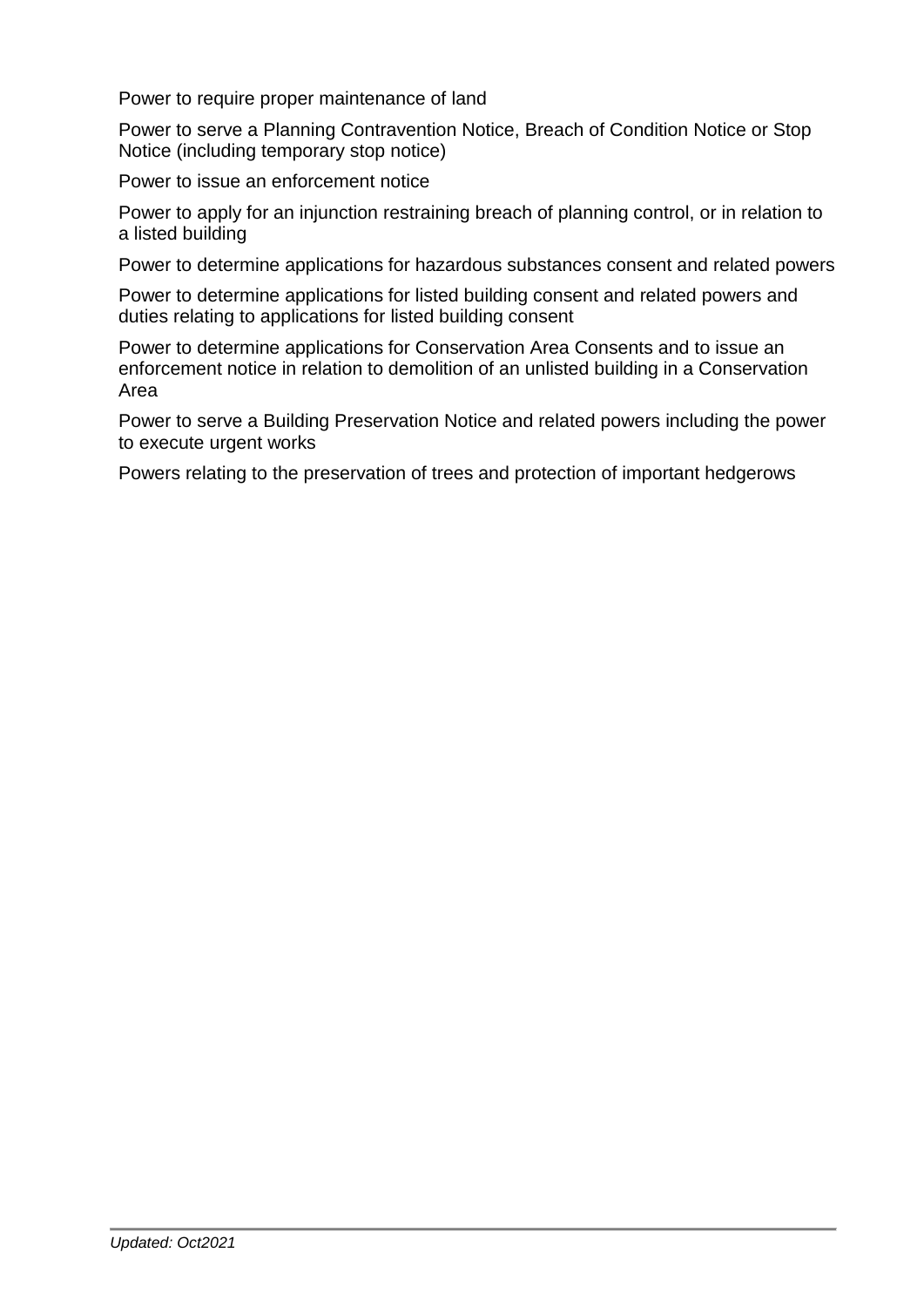| <b>Committee</b>                                          | <b>Membership</b>              | <b>Functions</b>                                                                                                                                                                                                                                                                                                                                                                                                                                     | <b>Delegation</b><br><b>of</b><br><b>functions</b>                           |
|-----------------------------------------------------------|--------------------------------|------------------------------------------------------------------------------------------------------------------------------------------------------------------------------------------------------------------------------------------------------------------------------------------------------------------------------------------------------------------------------------------------------------------------------------------------------|------------------------------------------------------------------------------|
| Licensing and<br>Regulatory<br>Committee                  | 12 members of<br>the authority | Taxi, private hire car,<br>gaming, entertainment,<br>food premises and<br>miscellaneous licensing                                                                                                                                                                                                                                                                                                                                                    | Delegation to<br>officers in<br>accordance<br>with the                       |
| <b>Licensing (General</b><br>Purposes) Sub-<br>Committee  | 5 members                      | functions, relating to<br>licensing and registration<br>as set out in Schedule 1<br>to the Functions                                                                                                                                                                                                                                                                                                                                                 | existing<br>scheme                                                           |
| Licensing Act 2003<br>Sub-Committees A,<br><b>B</b> and C | 3 members on<br>each           | Regulations as amended<br>in so far as those<br>functions are the<br>responsibility of a district<br>local authority. (For fuller<br>list, see below)                                                                                                                                                                                                                                                                                                |                                                                              |
|                                                           |                                | Functions relating to<br>health and safety under<br>any "relevant statutory<br>provision" within the<br>meaning of Part 1 of the<br>Health and Safety at Work<br>Act 1974, to the extent<br>that those functions are<br>discharged otherwise than<br>in the council's capacity as<br>employer. (Health and<br>Safety responsibilities of<br>the Council as employer<br>are to be discharged by<br>the Executive, and are<br>within the portfolio for | Delegation to<br>officers in<br>accordance<br>with the<br>existing<br>scheme |
| $\mathbf{r}$                                              | .                              | Asset Management and<br>Human Resources)<br><b>The Service</b>                                                                                                                                                                                                                                                                                                                                                                                       |                                                                              |

## **Licensing and Regulatory Committee Responsibility for functions**

- 1. Power to issue caravan site licences
- 2. Power to license the use of moveable dwellings and camping sites
- 3. Power to license hackney carriages and private hire vehicles, their drivers and operators
- 4. Power to register pool promoters
- 5. Power to register societies wishing to promote lotteries under the Gambling Act 2005
- 6. Power to issue Temporary Event Notices
- 7. Power to license premises for acupuncture, tattooing, ear-piercing and electrolysis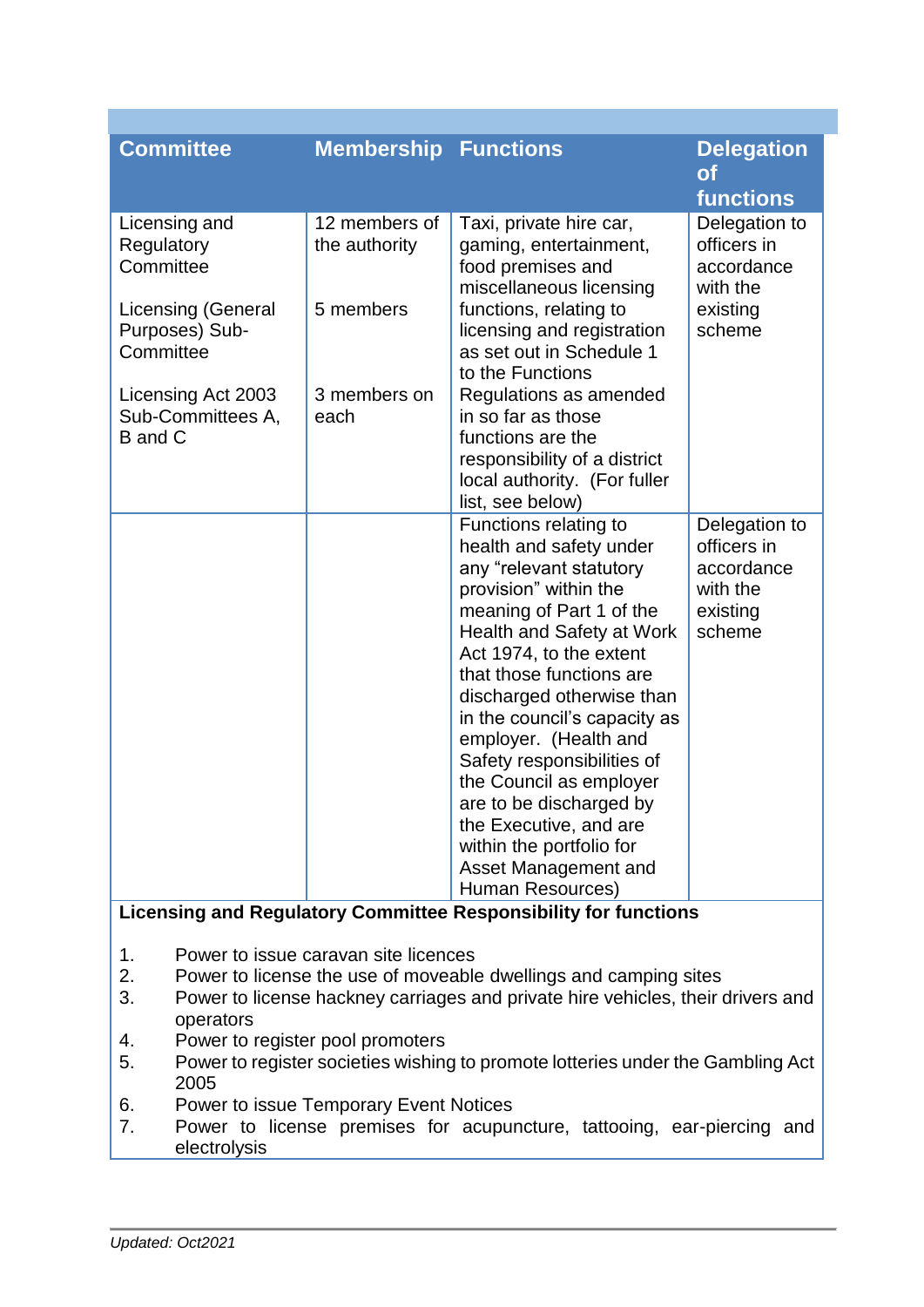- 8. Power to register and license premises for the preparation of food, and other regulatory powers to deal with the hygienic production and retail of meat and other food items
- 9. Power to license premises for the breeding of dogs, pet shops and breeding establishments, horse breeding and animal boarding establishments
- 10. Power to license dangerous wild animals
- 11. Power to license persons to collect for charitable and other causes
- 12. Power to grant consent for the operation of a loud speaker
- 13. Power to grant premises and personal licences under the Licensing Act 2003
- 14. Power to determine applications for new and variations of premises licences which are subject to representations (Licensing Sub-Committees only)
- 15. Power to license sex establishments
- 16. Power to grant premises licences, temporary use notices and occasional use notices under the Gambling Act 2005
- 17. Power to grant various permits for amusement machines in licensed premises and licensed clubs under the Gambling Act 2005.
- 18. Power to consider and determine street trading applications
- 19. Power to license scrap metal dealers.

| Standards and<br><b>General Purposes</b><br>Committee | 9 Members of<br>Waverley<br>Borough<br>Council and<br>more than 1<br>Town and<br><b>Parish Council</b><br>representatives<br>Independent<br>Persons (for<br>consultation<br>purposes) | The promotion and<br>maintenance of high<br>standards of conduct<br>within the Council<br>To advise the council on<br>the adoption or revision of<br>its Code of Conduct<br>To monitor and advise the<br>council about the<br>operation of its Code of<br>Conduct in the light of best<br>practice, and changes in<br>the law<br>To monitor and review the<br>Council's constitution | See Article 9 |
|-------------------------------------------------------|---------------------------------------------------------------------------------------------------------------------------------------------------------------------------------------|--------------------------------------------------------------------------------------------------------------------------------------------------------------------------------------------------------------------------------------------------------------------------------------------------------------------------------------------------------------------------------------|---------------|
| <b>Audit Committee</b>                                | 8 members of<br>the authority                                                                                                                                                         | Risk management<br>arrangements, the control,<br>environment and<br>associated anti-fraud and<br>anti-corruption<br>arrangements, Statement<br>on Internal Control<br>Action taken on risk-<br>related issues<br><b>Assurance Statements</b><br>Internal audit strategy,<br>plan and performance                                                                                     | See Article 8 |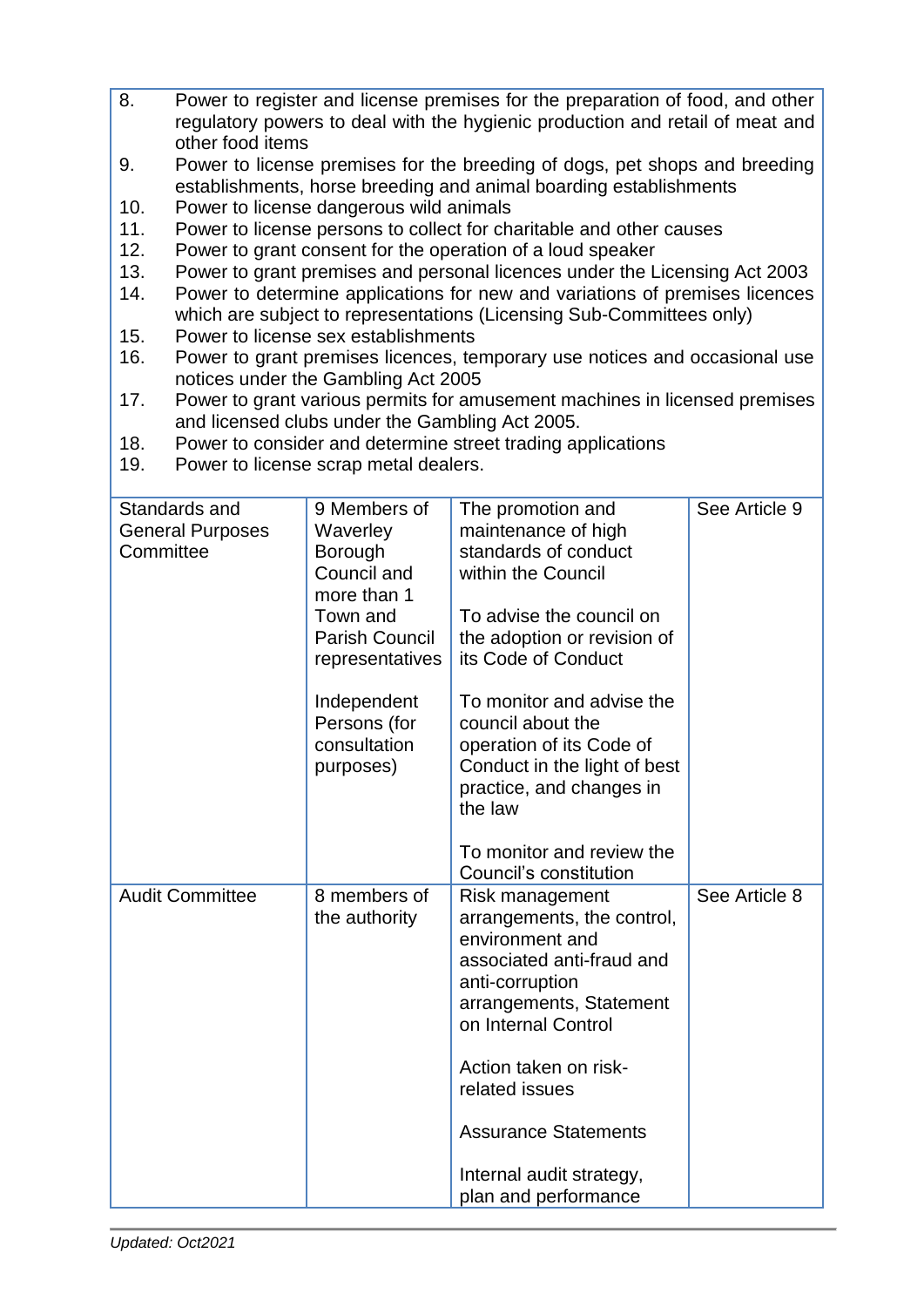| External audit plan                                                                                       |  |
|-----------------------------------------------------------------------------------------------------------|--|
|                                                                                                           |  |
| Internal audit reports                                                                                    |  |
| Audit Manager's annual<br>report                                                                          |  |
| Reports of external audit<br>and other inspection<br>agencies                                             |  |
| Relationships between<br>internal and external audit,<br>inspection agencies and<br>other relevant bodies |  |
| Financial statements,<br>external auditor opinion<br>and management<br>response                           |  |

# **Conditions of Delegation**

Where the Licensing and Regulatory Committee or Audit Committee has reached a decision under delegated powers, three members of that Committee, present at the meeting, may immediately require that the decision shall operate as a recommendation to the Council. The recommendation will then be submitted to the next following ordinary meeting of the Council.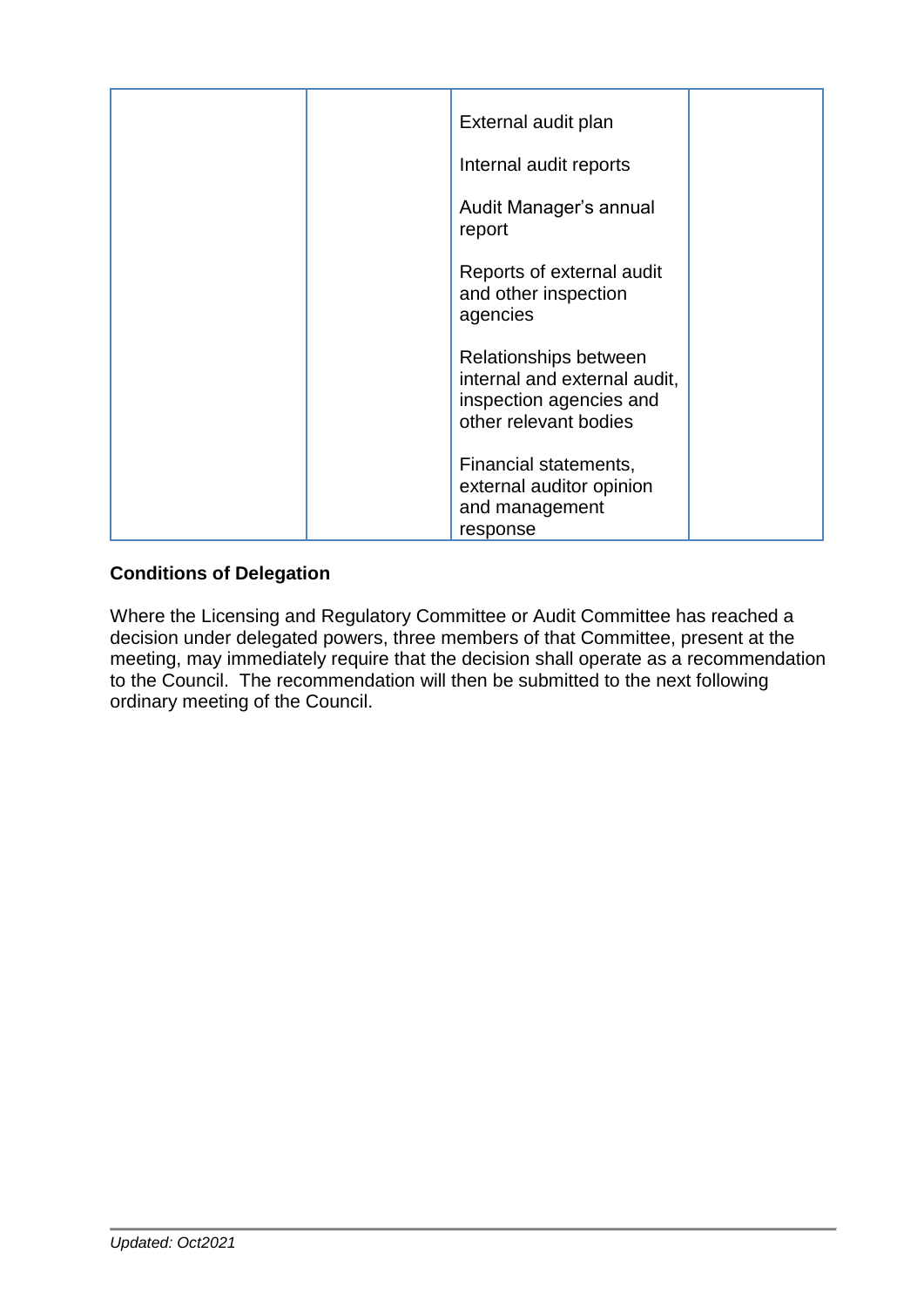## **3.0 Responsibility for Executive functions**

## Policy Issues

- (a) Overall co-ordination of policy in respect of the whole of the Council's activities, including the corporate strategy, and the financial effectiveness of the organisation.
- (b) To consider and report to the Council on major issues affecting the Council, whether local or national, provided that, in the event of any such matter falling within the terms of reference of any standing committee, it is a matter which there is a need to expedite or is a policy matter of major importance to the Council. In such a case the Leader of the Council shall obtain the agreement of the Chairman of the relevant standing Committee concerned before the matter is considered by the Executive.
- (c) To consider and advise the Council annually on the council tax base, the estimates of expenditure and the capital programme when formulated for all service issue areas, on the resources available and to determine variations to the capital programme within the overall sum approved by the Council.
- (d) To advise the Council on the overall level of council tax to be levied (including Parish expenditure), including the precept of the Surrey County Council and level of rents to be set to meet the Council's needs.
- (e) To monitor both capital and revenue spending against approved budgets.
- (f) To advise the Council on all policy matters relating to the Council's property holdings and to determine all sales, acquisitions and other property transactions and, in the case of acquisitions, where there is provision within the approved capital programmes or revenue budget.
- (g) To advise the Council on the corporate strategy and community plan.
- (h) To advise the Council on all matters of policy relating to the following duties and functions:
	- i. matters concerning the Local Government and Housing Ombudsman;
	- ii. local government boundaries, elections and electoral registration;
	- iii. calendar of meetings;
	- iv. procedure rules;
	- v. the financial and manpower resources of the Council;
	- vi. members' training;
	- vii. review of the Council's decision-making structure;
- viii. management developments and practices;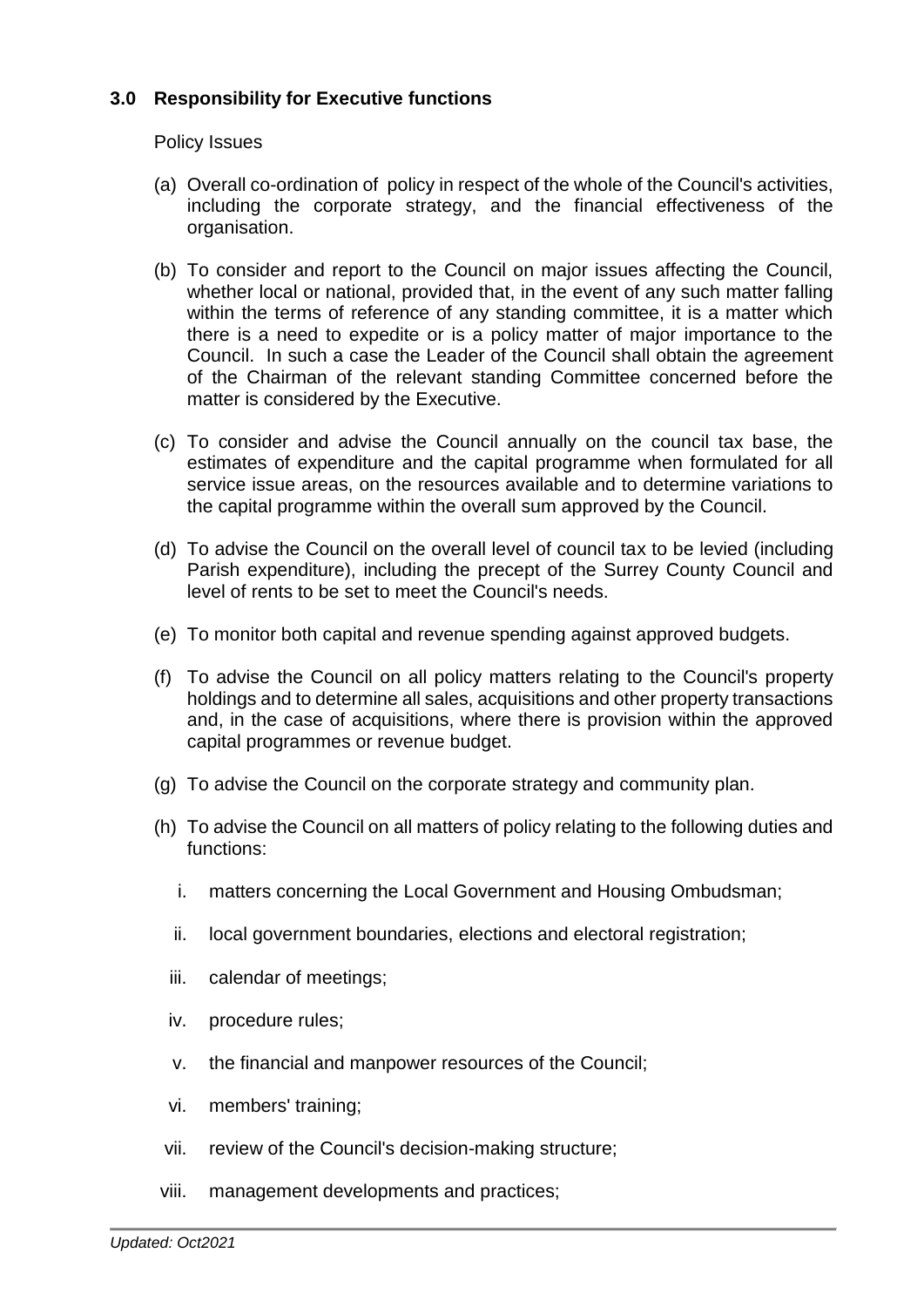- ix. public relations, marketing and market research;
- x. reports submitted by the External Auditor;
- xi. emergency planning; and
- xii. community safety.
- (i) To consider and make recommendations on any other matters not the specific responsibility of any other standing Committee of the Council.
- (j) To liaise with organisations and make representations on all areas not within the terms of reference of other standing Committees.
- (k) To carry out within the Council's policy, subject to any statutory requirements and the conditions of delegation, all matters relating to the management of the matters referred to in (a) (i) to (xii) above.
- (l) To make grants within the approved budgets to voluntary organisations and other outside bodies operating within the committee's responsibility including the Matched-Funding Scheme.
- (m) To advise the Council on the members' allowance scheme and other policy issues on allowances.
- (n) To be responsible, within the Council's policy and subject to the conditions of delegation for:
	- (i) the approval of requests for virements over £100,000, and supplementary estimates not exceeding £100,000
	- (ii)the management of the Council's total loan debt and investment or utilisation of all capital receipts, sinking fund, reserve funds or other accumulations
	- (iii) major maintenance, improvement and development of all Council properties including energy conservation matters.
- (o) To bring together and maintain information on the authority's property holdings other than housing revenue account dwellings, shops and garages.
- (p) To initiate property reviews and to analyse regularly the appropriateness and occupancy of the authority's holdings.
- (q) To monitor and account for the performance of the investment and tenanted service portfolios.
- (r) To determine overall strategic maintenance priorities.
- (s) To control and manage all land or property and to manage the disposal process to ensure maximum benefit for the authority as a whole.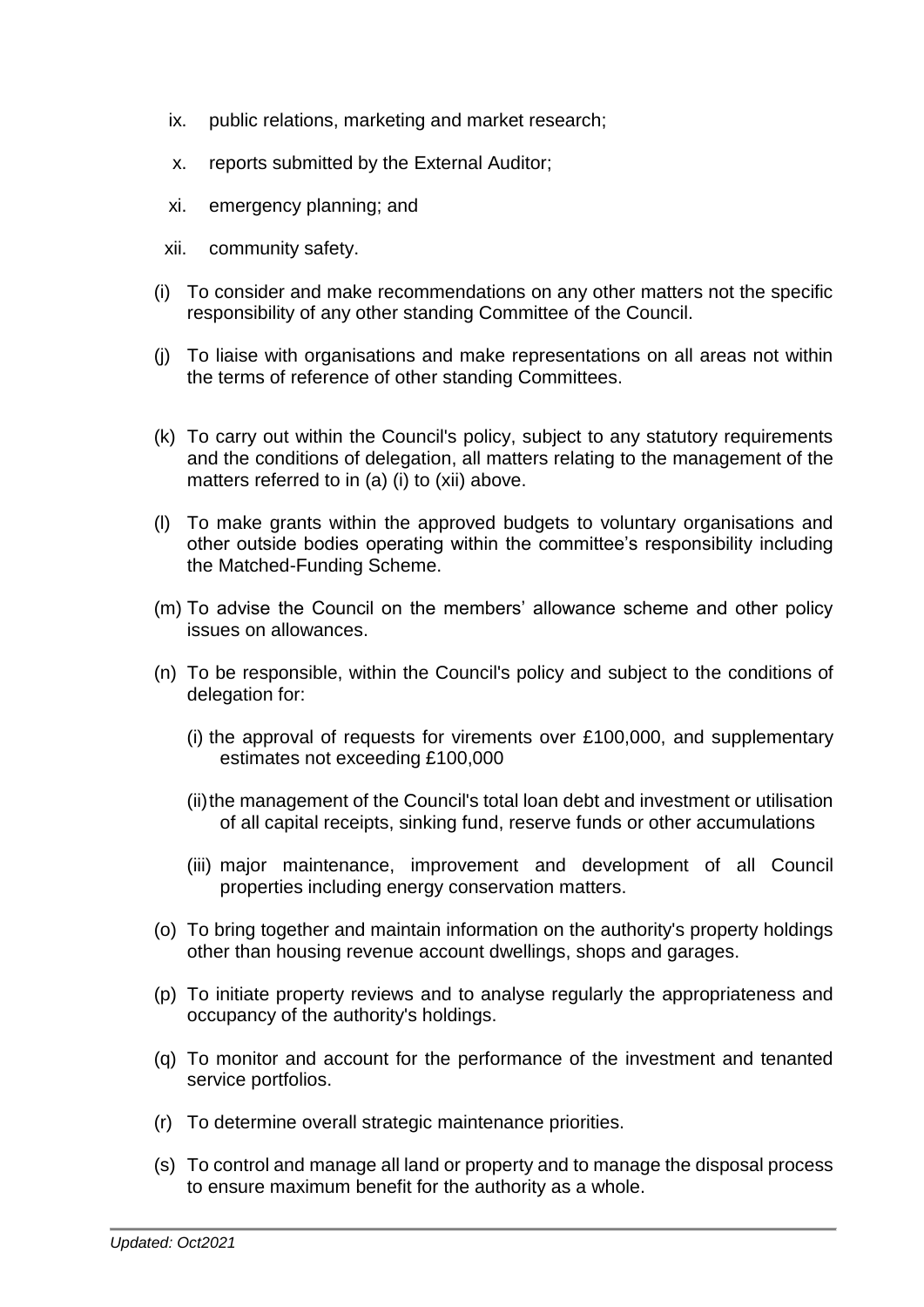- (t) To consider the general employment policy of the Council and to promote the effective use of the Council's staffing both in the short and long term.
- (u) To be responsible within the Council's policy, subject to the conditions of delegation, for all matters relating to:
	- i. the recruitment, selection, appointment, deployment, training, promotion, welfare, working conditions, terms and conditions and retirement of all employees
	- ii. the fixing and review of establishments within the approved staffing budget
	- iii. all powers and duties of the Council under employment related legislation
	- iv. employee relations including local employee consultation and negotiation processes and grievance, disciplinary, dismissal and appeal procedures
	- v. employment and training initiatives including those promoted by central government.
- (v) To appoint the Employers' Negotiating Team whose role is to conduct negotiations with the staff through the Waverley Joint Negotiating Committee for Pay and Conditions on all matters concerning local pay and conditions of service.
- (w) to act in a consultative and sounding board capacity for the Employers' Negotiating Team for all matters concerning local pay and conditions of service.
- (x) To determine, on the advice of the Employers' Negotiating Team, matters relating to local pay and conditions of service.
- (y) To consider policy relating to procurement of services.
- (z) To deal with policy issues relating to specifications, standards of service and monitoring of contracts.
- a. To overview complaints handling and Ombudsman investigations.
- b. To ensure that effective actions are taken to manage Waverley's key business risks.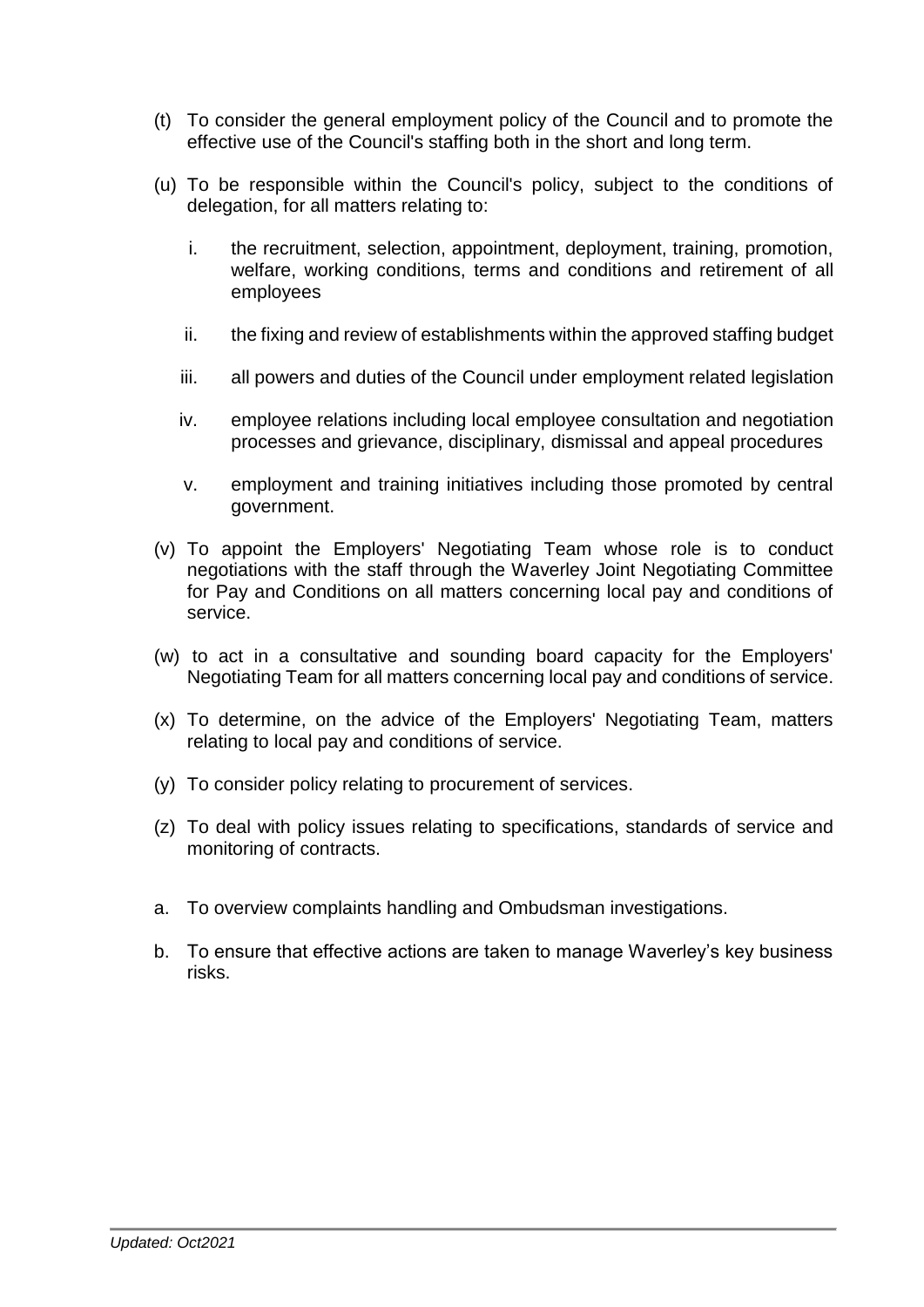### **Performance Review Issues**

- (a) To review the Council's performance management systems to ensure that they are sufficiently systematic and rigorous and adequately resourced.
- (b) To receive performance management reports, including benchmarking and the monitoring of performance against national and local performance indicators.

### **Operations Issues**

- (a) To advise the Council on major policy issues relating to the following functions:
	- (i) engineering services
	- (ii) markets
	- (iii) cemeteries
	- (iv) burial of the dead
	- (v) information technology and office systems
	- (vi) data protection
	- (vii) the civic complex (excluding the Borough Hall)
	- (viii) the appointment of the Council's bankers, insurers and other financial agents
	- (ix) matters relating to council tax and rate collection and recovery.
- (b) To carry out, within the Council's policy and approved capital programmes and revenue budgets, subject to the conditions of delegation, the management of the above mentioned functions.
- (c) Subject to the conditions of delegation, to be responsible for all matters concerning information technology and office systems within the approved Capital Programme and revenue budgets.
- (d) Subject to the conditions of delegation, to:

(i) determine matters concerning rate relief and representations from council tax payers including any residual matters relating to the Community Charge and General Rates;

(ii) act as a Review Board for statutory transitional relief appeals, any appeals made against the determination, under delegated powers, of new applications for discretionary rate relief from charities, non-profit making organisations and rural businesses, any exceptional cases that do not conform with the current policy guidelines, and all hardship relief cases.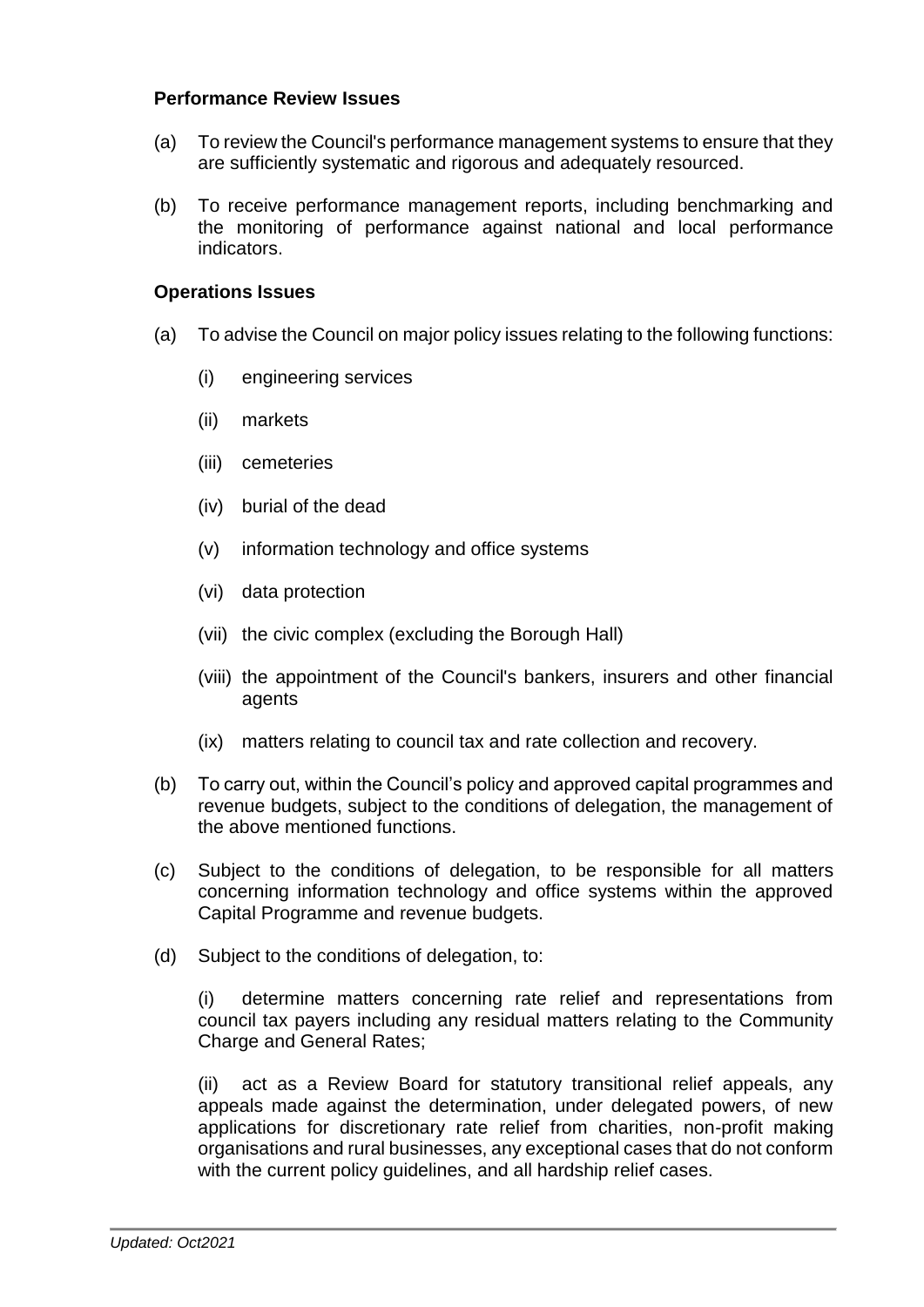#### **Leisure Issues**

- (a) To advise the Council on major policy issues relating to the following functions:
	- (ii) countryside, including commons, bridleways and footpaths on borough land
	- (iii) parks, open spaces and community areas
	- (iv) allotments
	- (v) sport and recreation (including all matters relating to sports and leisure centres) and children's play
	- (vi) arts, museums, cultural and community activities and facilities
	- (vii) tourism
	- (viii) village halls matters
	- (ix) youth matters
	- (x) grants relating to all these areas.
- (b) To carry out, within the Council's policy and approved capital programmes and revenue budgets, subject to the conditions of delegation, the management of the above mentioned functions.
- (c) To make grants within the approved budgets to voluntary organisations and other outside bodies.

### **Strategic Planning Issues**

To advise the Council on all matters of policy relating to the following functions:

- (i) strategic planning
- (ii) preparation of the local plan
- (iii) control of development
- (iv) designation of conservation areas
- (v) town and country planning matters generally, including co-operation with Surrey County Council
- (vi) town schemes and listed buildings
- (vii) highway planning and traffic management
- (viii) dangerous trees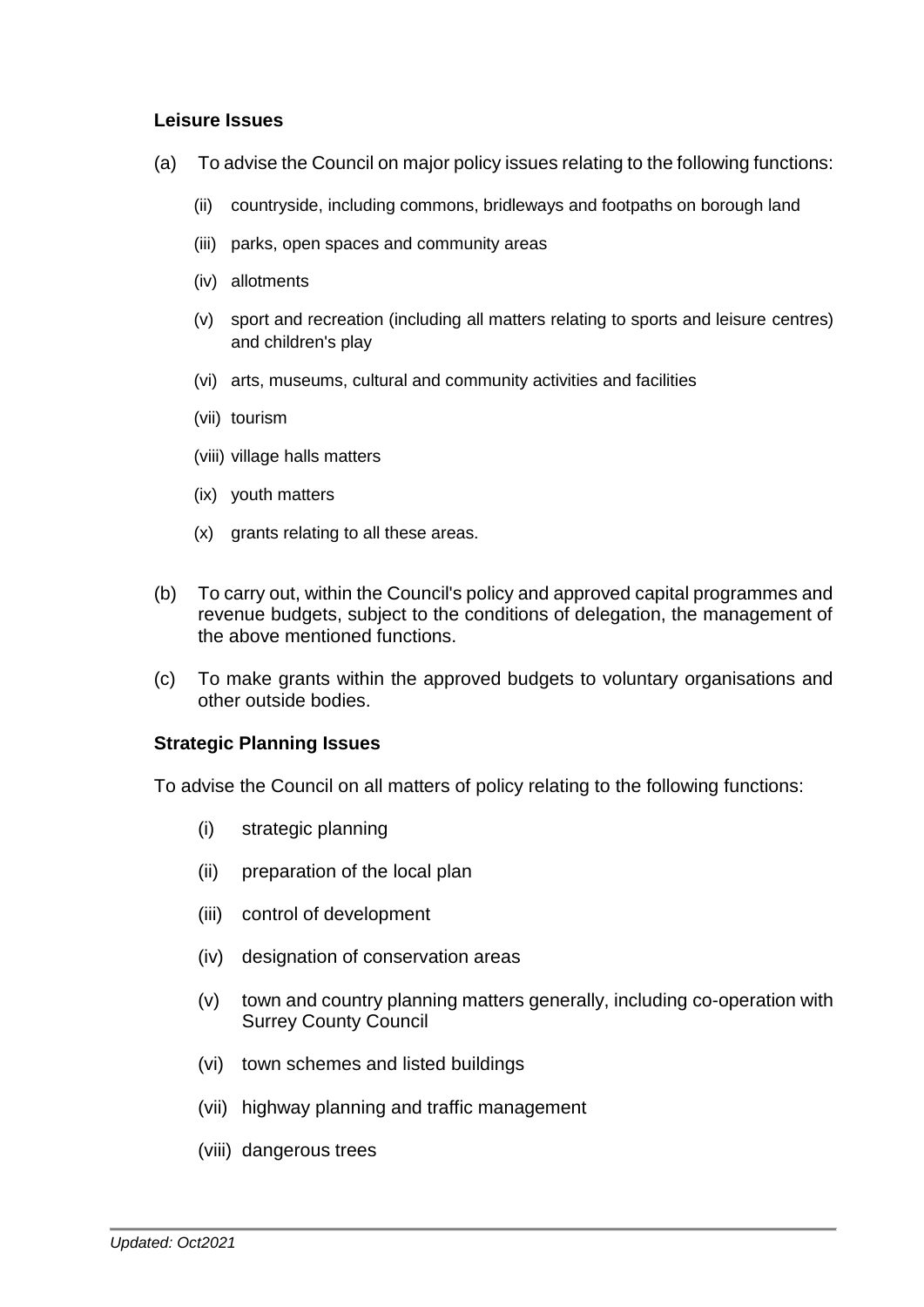- (ix) the administration of grants towards the preservation of listed buildings and buildings in conservation areas, or within the Farnham town scheme
- (x) public transport services
- (xi) street naming and numbering

#### **Other environmental Issues**

To advise the Council on all matters of policy relating to the following functions:

- (a) ecological issues
- (b) environmental health
- (c) environmental services (including environmental cleaning, public conveniences, animal control and waste recycling)
- (d) domestic and commercial refuse collection and liaison with the Waste Disposal Authority
- (e) home safety
- (f) car parking
- (g) energy conservation including council property.

### **Housing and Community Welfare Issues**

- (a) To advise the Council on all matters of policy relating to the following functions:
	- (i) the housing needs of the Borough and the securing of affordable accommodation to meet those needs
	- (ii) managing and improving the Council's housing stock
	- (iii) elderly people's welfare
	- (iv) mortgages
	- (v) the housing advisory service
	- (vi) housing standards
	- (vii) house renovation grants
	- (viii) housing benefits
	- (ix) providing for welfare needs generally, where those needs are not within the specific responsibility of other statutory bodies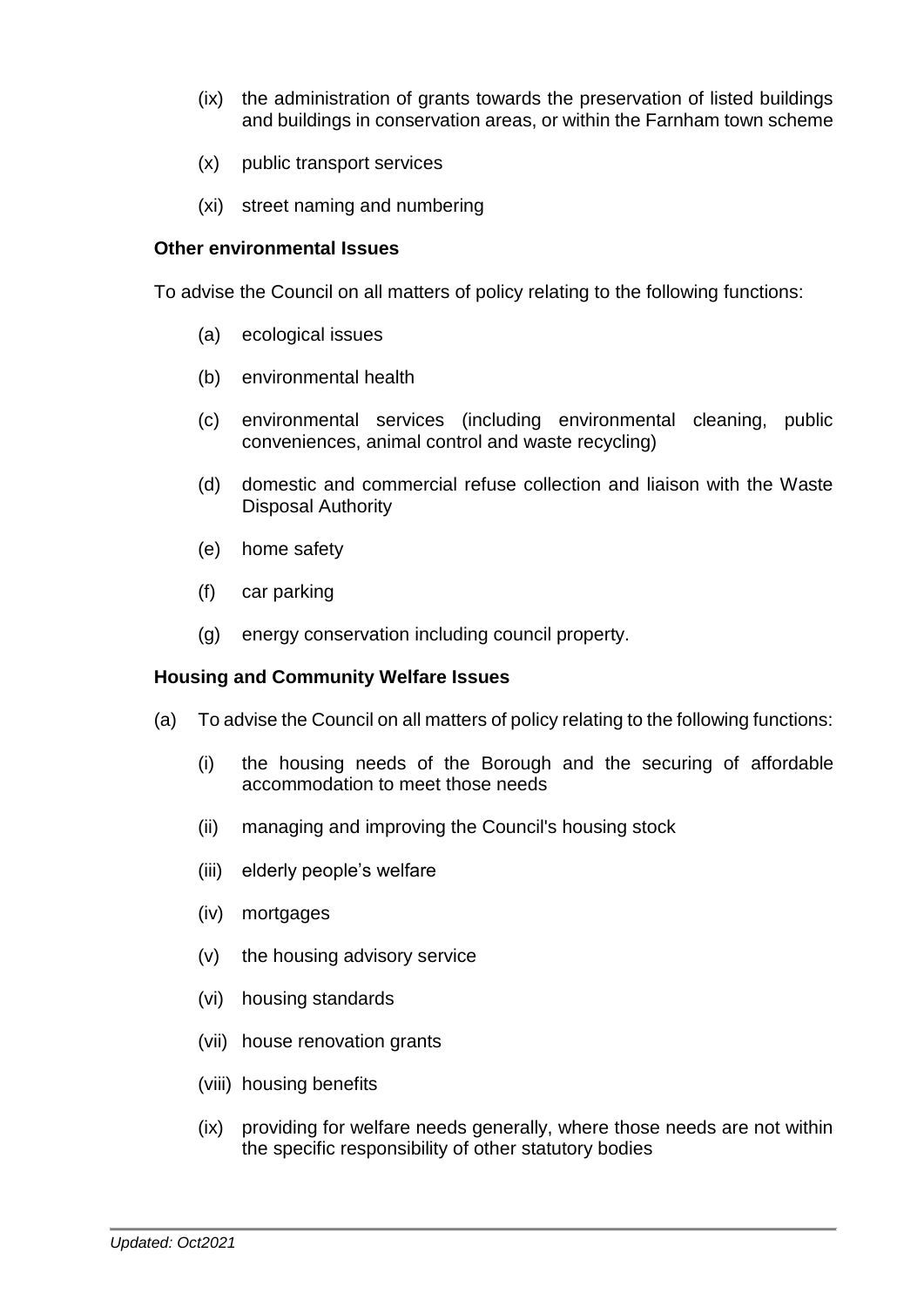- (x) formulating the annual Housing Strategy Statement and the Housing Revenue Account Business Plan.
- (b) To carry out, within the Council's policy and approved capital programmes and revenue budgets, subject to the conditions of delegation, the management of the above mentioned functions.
- (c) To recommend to the Council the level of rents of properties managed by the Borough.
- (d) To work with statutory and voluntary bodies and other organisations to improve housing and welfare conditions for people in the Borough.

## **3.1 Portfolio Holders**

Each individual member of the Executive will oversee a portfolio of corporate functions, responsibilities and interests in the business of the Executive meetings. Except in cases of urgency, in determining any matter the Executive will consult the relevant Portfolio Holder, and such other bodies or individuals (including members of the Council) proposed by the Portfolio Holder and agreed by the Executive.

The Leader will appoint the Deputy Leader and other Members of the Executive and allocate to them the scope of their portfolios.

The Executive may be required by the Council to reconsider or amend any draft plan or strategy.

The responsibilities for functions and delegations set out in the Constitution are subject to

- The rights of an Overview and Scrutiny Committee to consider a proposal within the policy framework
- The exercise by an Overview and Scrutiny Committee of the power to call in or review Executive functions

### **3.2 Restrictions**

The Executive may not take responsibility for imposing conditions, limitations or other restrictions on any approval, consent, licence, permission or registration granted by the Area Planning or Licensing and Regulatory Committees.

Where a decision is to be made which would normally relate to an Executive function relating to the budget, or borrowing or capital expenditure, and it is proposed to determine the matter contrary to the budget, or financial management plans, or where the proposed decision is contrary to policy in an adopted plan or strategy, the Executive decision-making process will not apply. The proposal must stand as a recommendation to Council, after consultation with the relevant Overview and Scrutiny Committee.